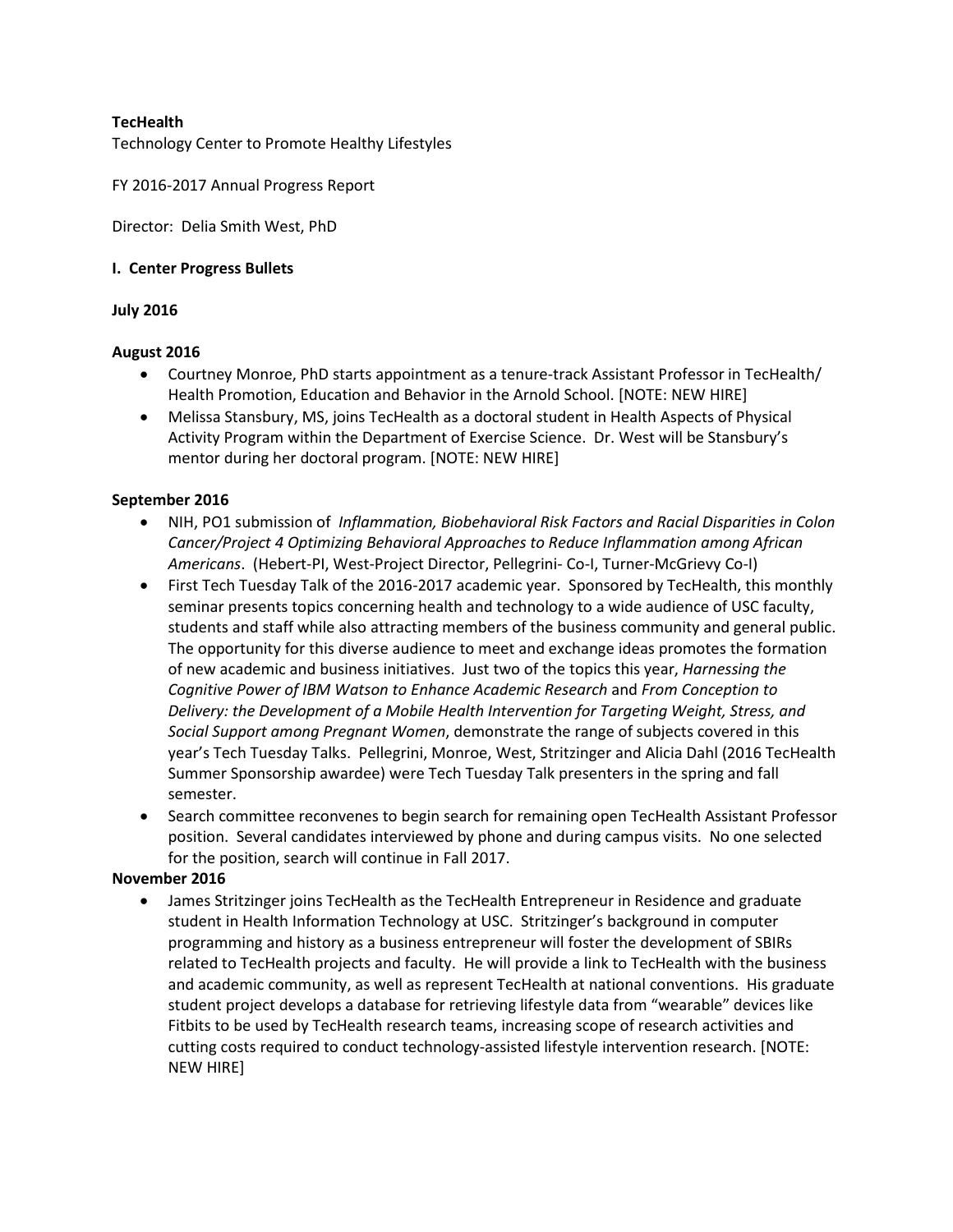• Monroe- Poster Presentation. Obesity Week Annual Scientific Meeting, New Orleans, LA. Title: *Who makes the best support partner for an adult entering a weight loss program?* (Co-authors Larsen & West)

## **December 2016**

- Monroe-Oral Presentation. Cancer Prevention & Control Program Colloquium Series, University of South Carolina, Columbia, SC. Title: *Wearables and Apps for Behavior Change and Weight Control in Adults: The What, Why, How and Way Forward.*
- West submits grant to NIH in collaboration with Xiaoming Li (Smart State Chair for Clinical Translational Research). mHealth Intervention to Improve HIV treatment Cascade Outcomes for Youth in the Deep South. (*Li & Harrison Co-PIs; West Co-Investigator*)

## **January 2016**

- Christine Pellegrini, PhD starts appointment as a tenure-track Assistant Professor in TecHealth and the Department of Exercise Science in the Arnold School of Public Health. [NOTE:NEW HIRE]
- Start date for the spring semester, Exercise Science graduate and undergraduate course, *There's an App for That: The science and practice of technology-based lifestyle interventions*. Course developed and taught by West.
- Stritzinger-oral presentation, *The Role of an Entrepreneur in Residence in an Academic Setting*. USC Entrepreneurship Harmonizing Meeting.

### **February 2017**

• Monroe-Final data collection for NETworks-concluding the implementation/assessment phase of her ASPIRE-1 grant, *Using Technology to Enhance Social Support for Weight Loss in Adults: The NETworks (Nutrition, Exercise, and Technology works) Pilot Randomized Controlled Trial*.

### **March 2017**

- Pellegrini-PI, initiates recruitment for the pilot study *Influence of Wearable Activity Monitors and Social Support on Physical Activity after Knee Replacement*.
- TecHealth faculty Pellegrini and Monroe represented TecHealth with presentations at The Society of Behavioral Medicine 38<sup>th</sup> annual scientific meeting in San Diego, CA.
	- o Pellegrini-Symposium Chair & Presenter: *One size doesn't fit all: Tailoring interventions to address individual variability in treatment response.*
	- o Monroe Poster presentation: *Use of a novel technology-based approach to harness social networks for weight loss in adults: Pilot randomized controlled trial*. (co-authors Larsen and West)

# **April 2017**

- Monroe-PI, receives Aspire-1 grant, *Evaluating Columbia Moves: A Social Network approach Using a Team Competition and Technology to Increase Physical Activity*.
- Monroe, receives Aspire-II grant, *Positioning USC for Global Prominence in Research on Prevention and Management of Chronic Disease/*Study*- Mobile Health for Innovative Strategies Protecting Adults from Risk Factors for Chronic Diseases*. (PI, Frongillo, Monroe Co-I and Study Leader)
- Monroe- Postdoctoral Presentation Award,  $2^{nd}$  place, awarded by the Office of the Vice President for Research. University of South Carolina Discover USC Day, Columbia, SC. Title: *Use of a novel technology-based approach to harness social networks for weight loss: Pilot*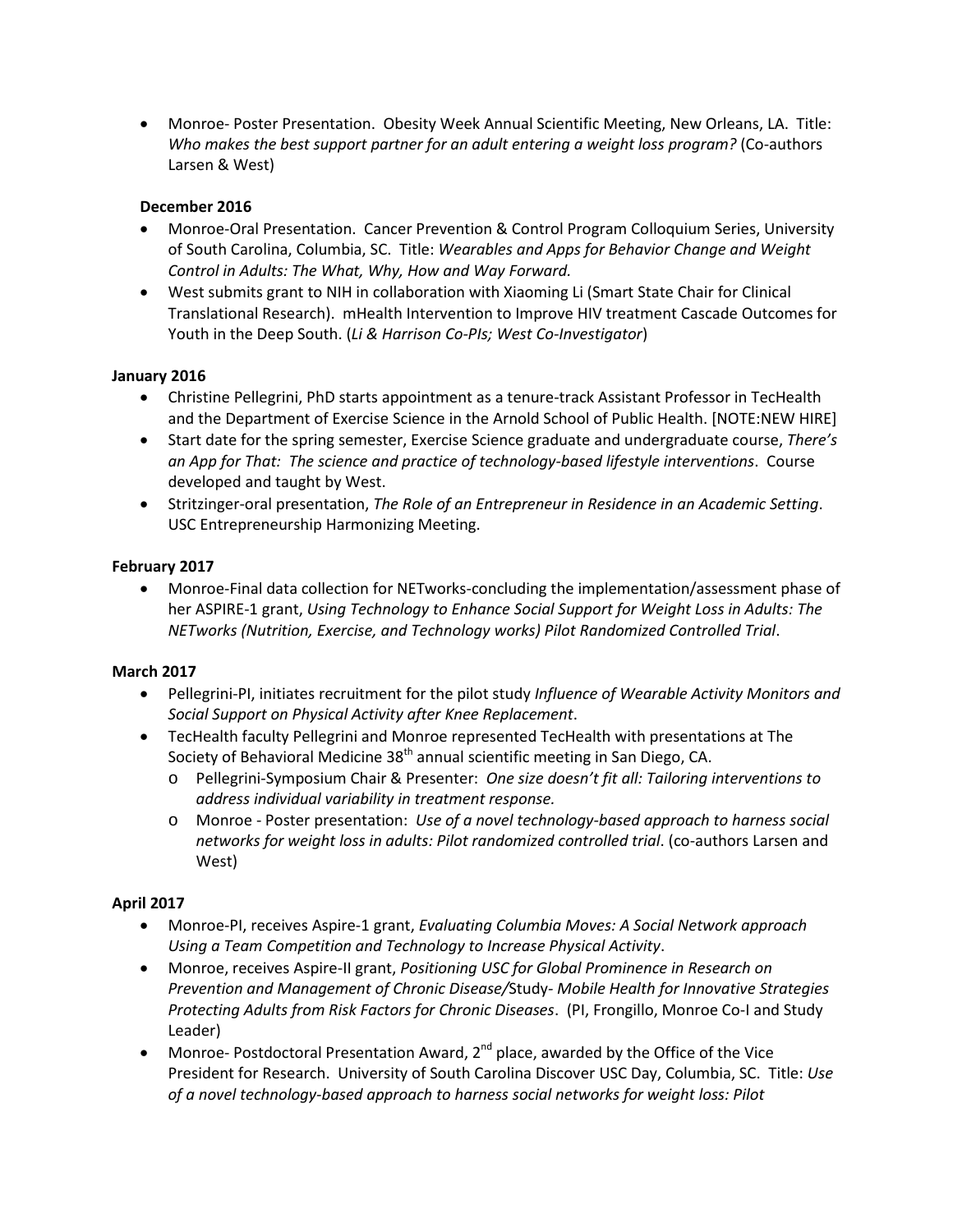*randomized controlled trial*.

- Stritzinger-Panel Discussion: *Experience as an Entrepreneur in SC*. Project Verge @ SC Governor's School for Science and Math.
- West submits grant in collaboration with Xiaoming Li, PhD (Smart State Chair for Clinical Translational Research) to NIH. *Adolescent Medicine Trials Network for HIV/AIDS Interventions (ATN) RFP: Research Aimed at the Reduction of New HIV infections in Youth & Research Aimed at the improvement in the Proportions of Youth Achieving Successive Milestones across the HIV Care Continuum*. (Li & Harrison Co-PIs; West Co-Investigator)

# **May 2017**

- TecHealth had a robust presence at The American College of Sports Medicine annual meeting in Denver, Colorado with oral and poster presentations by TecHealth faculty Monroe and doctoral student Chelsea Larsen.
	- o Monroe
		- Poster presentation: *Types of social support and weight change among overweight adults*. (Co-authors Larsen & West)
		- Oral presentation: *Your First Year as a Professor.*
	- o Larsen Poster presentation: *Use it and lose it: Fitbit use, daily steps, and weight change among overweight adults.* (Co-authors Monroe & West)
- Sara Rothberger, PhD, hired as a post doctoral fellow under the mentorship of Pellegrini. Rothberger has a PhD in Kinesiology with an emphasis in sport and exercise psychology from The University of North Carolina at Greensboro. Her appointment begins in August 2017. [NOTE: NEW HIRE]
- Monroe selected to attend the 2017 NIH mHealth Summer Training Institute and the 2017 NIH Summer Institute on Randomized Behavioral Clinical Trials, both of which are competitive, selective programs.
- Stritzinger in-house presentation of prototype research platform designed to collect data from Fitbit activity trackers, aid in analysis of the data and export results in varying formats. After further refinement in collaboration with TecHealth researchers, submission of an SBIR in FY2018 to develop the platform will be the first step towards a commercially available product.

### **June 2017**

- NIH, R21 submission of *Digital Behavioral Weight Loss for Individuals with Mobility Limitations: The Nutrition, Exercise, Weight loss, Disability And You (NEW Day) Program*. (PI-Dr. West, Co-I Dr. Pellegrini, Co-I Dr. Turner-McGrievy, Co-I Dr. Fritz)
- NIDDK, RO1 submission of *Reducing User Burden or Fostering Social Engagement for Dietary Self-monitoring in mHealth Weight Loss Interventions*. (PI-Dr. Turner-McGrievy, Co-I - Pellegrini, Co-I-Monroe)
- PCORI Pipeline to Proposal submission of *Building Partnerships to Improve Weight Management & Patient-Reported Outcomes in Knee Replacement Patients in the South*. (PI, Pellegrini)
- Stritzinger-judge, team advisor. USC SAVVY Arts Venture Challenge-a six-day workshop designed to develop entrepreneurship among performing and visual artists.
- Matt McGrievy presents poster titled "*The challenges of using commercial wearable physical activity trackers for intervention and assessment in public health research: Tales from four studies"* (West co-author) at International Society of Behavioral Nutrition and Physical Activity Annual Meeting. Victoria, Canada.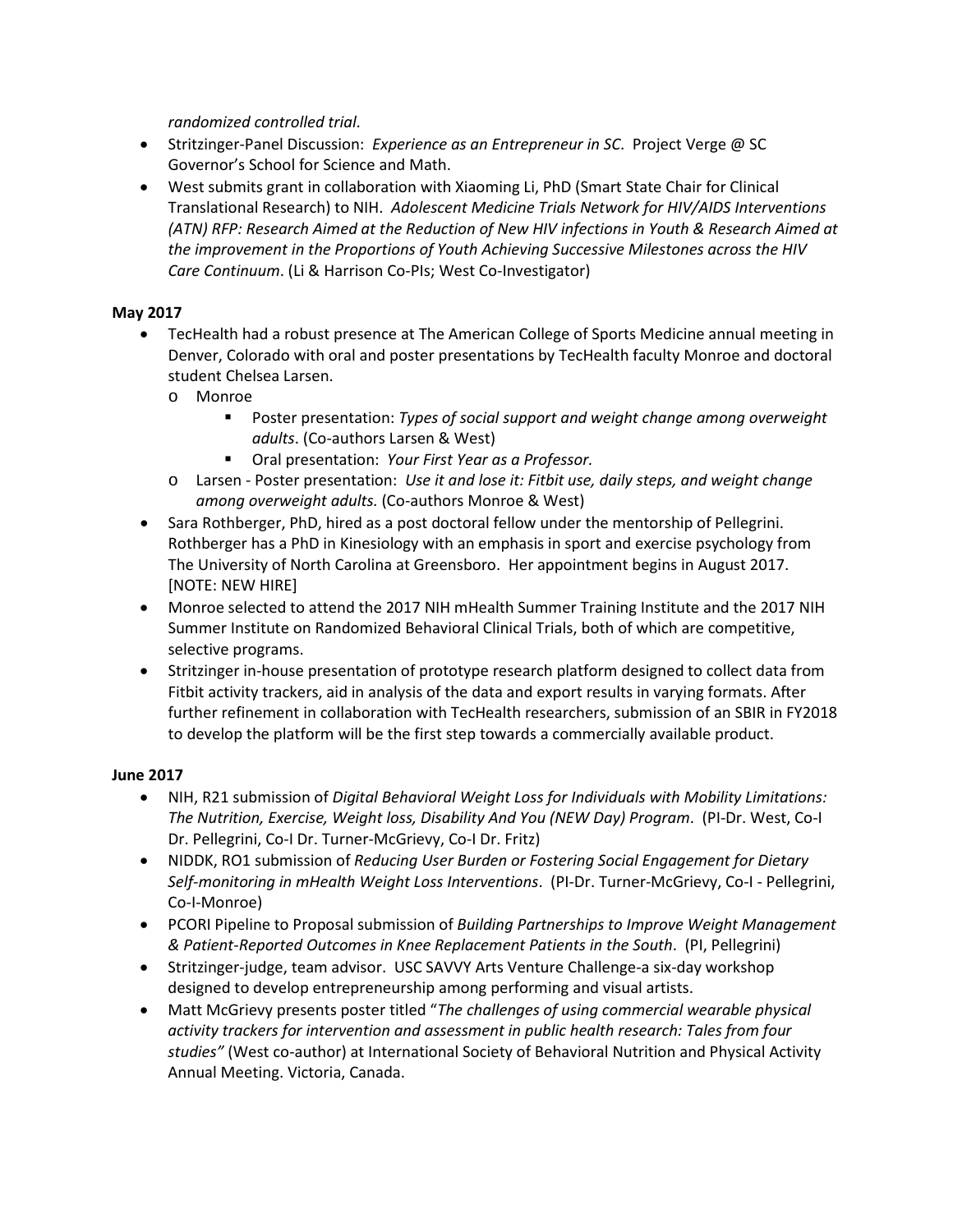- Brie Turner-McGrievy, PhD, gives presentation entitled *"Impact of a 3-month intervention on body weight, blood pressure, lipids, and physical activity: The IMAGINE trial"* (West co-author) at International Society of Behavioral Nutrition and Physical Activity Annual Meeting. Victoria, Canada.
- Jean Harvey, PhD, presents poster titled "Does household composition influence weight loss program success?" (West Co-author) at the International Society of Behavioral Nutrition and Physical Activity Annual Meeting. Victoria, Canada.

## **Additional Activities**

In addition to grant proposals that were submitted or funded this year, West and Pellegrini have several extramurally funded research projects in progress. Throughout the year, West continued her work as Primary Investigator on the NIH RO1 grant*, Internet Assisted Obesity Treatment Enhanced by Financial Incentives* (iReach 3) with 3 part-time NEW HIRES on that project this year. In addition, West completed work as Co-Investigator on the subcontract with USC start-up Connecting Health Innovations on *Phase 2: Developing the Dietary Inflammatory Index for Clinical Application* (Turner-McGrievy Co-PI). Pellegrini continued her work as a consultant on the NIH/NIAMS U34 grant, *Study of Physical Activity Rewards and Telephonic Active Coaching* (SPARTAC).

## **II. Summary of Center's Objectives**

Research from the Center forms the basis for collaborations between scholars from multiple disciplines, innovative businesses, and community partners to design and evaluate technology-assisted lifestyle behavioral interventions to improve the health, quality of life, and economic capacity of South Carolinians. Through classroom teaching, mentoring and training, TecHealth continues to engage in the development of the next generation of public health scientists.

### **III. Summary of Non-State Partnerships**

# **iReach3 Internet Assisted Obesity Treatment Enhanced by Financial Incentives**

### Partnership:

In collaboration with the University of Vermont, Dr. West is the Principal Investigator of this NIDDK funded *Internet Assisted Obesity Treatment Enhanced by Financial Incentives (iReach3)*. Financial Benefit:

- The grant will bring in \$1,818,001 to USC over a five-year period.
- Employment-In addition to West, the project employs a project director, recruitment-retention coordinator and 4 behavioral interventionists, as well as a paid graduate student.
- Over 200 South Carolinians will participate in the obesity treatment study, improving their health and thereby reducing the economic burden of obesity related medical expenses and lost productivity that would otherwise be incurred by these individuals.

### **Phase 2: Developing the Dietary Inflammatory Index for Clinical Application**

Partnership:

In partnership with Connecting Health Innovations, LLC (CHI)-Columbia, SC. West is co-investigator of this NIH Small Business Innovation Research Grant (SBIR). CHI will develop the DII-Based Inflammatory Reduction Counseling System for use by medical professionals to screen patients for high-inflammatory diets. BlueCross BlueShield of South Carolina will be the primary commercialization partner for CHI.

Financial Benefit: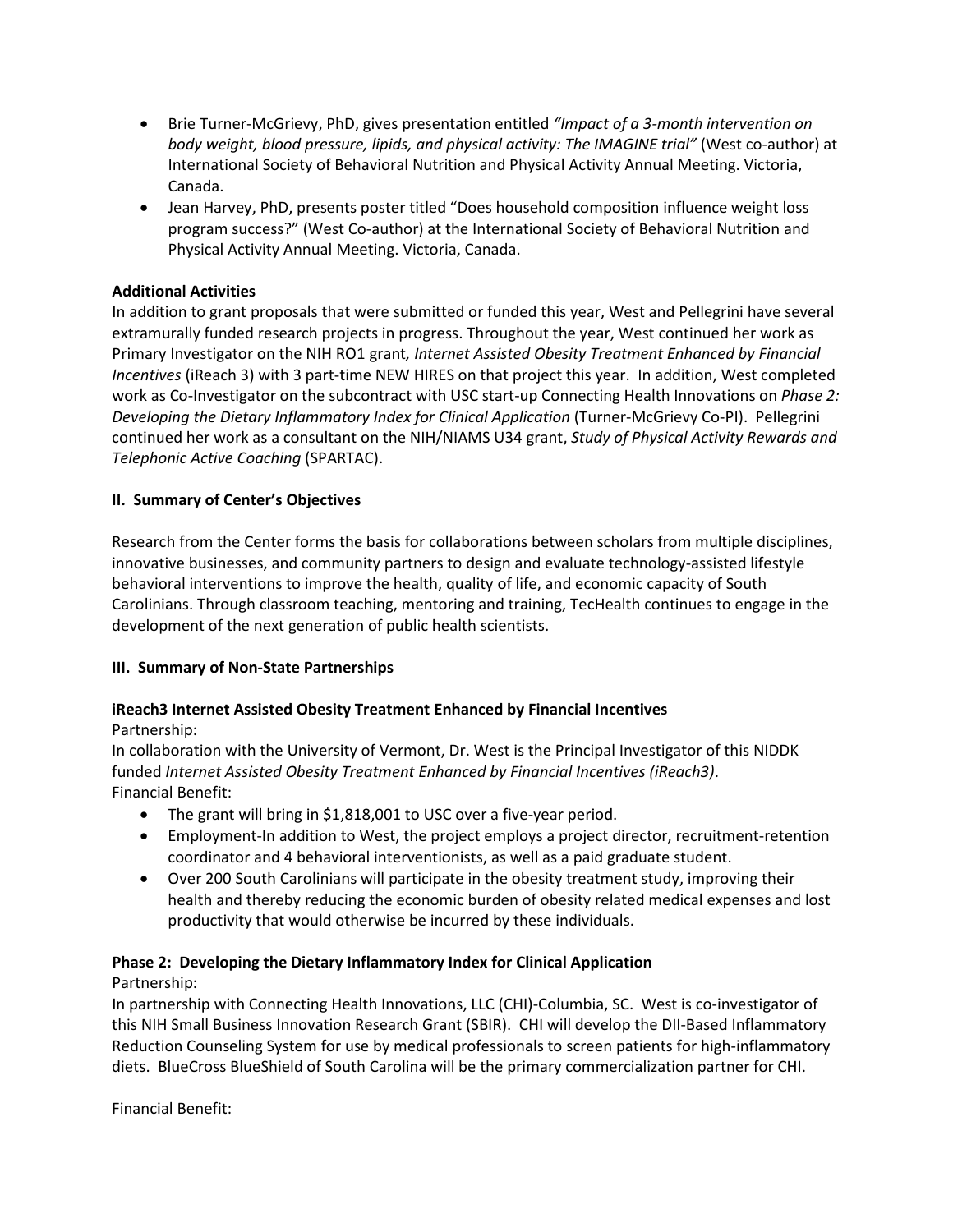- The overall grant will bring \$1.8 million in funding with employment for USC researchers, specialists and support personnel along with the development of CHI, a new South Carolina company. The subcontract with CHI in Phase 2 results in fund of \$294,339.
- Research links chronic inflammation to almost all of the chronic diseases that affect 50 percent of the US population and result into more than \$470 billion annually in health care costs. South Carolina residents participating in the testing and deployment of the screening system will enjoy better health and consequently lower health costs for the state.

## **IV. Alumni Data Survey**

Not applicable at this time

## **V. Center Personnel Changes**

| Name                   | Title                                               | Date joined Center | Date left Center |
|------------------------|-----------------------------------------------------|--------------------|------------------|
| <b>Courtney Monroe</b> | <b>Assistant Professor-</b><br>previously TecHealth | 8/16/2017          |                  |
|                        | Post Doc                                            |                    |                  |
| Christine Pellegrini   | <b>Assistant Professor</b>                          | 1/1/2017           |                  |
| James Stritzinger      | Entrepreneur in                                     | 11/15/2017         |                  |
|                        | Residence                                           |                    |                  |

## **VI. Summary of Graduate and Other Education and Training**

# **Graduate Students, Post Docs, Junior Faculty Trainees Mentored by TecHealth Faculty**

- Courtney Monroe-post-doctoral fellow mentored by West, transitioned to TecHealth/HPEB assistant professor in August 2017
- Christine Pellegrini-assistant professor TecHealth/Ex Sci, mentored by West
- Chelsea Larsen-ASPH doctoral student mentored & sponsored by West, Pellegrini serving on Larsen's doctoral dissertation committee
- Melissa Stansbury-ASPH doctoral student mentored & sponsored by West, Pellegrini serving on Stansbury's doctoral qualifying exam committee
- James Stritzinger-masters student in Health Information Technology, mentored & sponsored by West
- Carmen Capo-Lugo-post doctoral fellow Northwestern University mentored by Pellegrini
- Nicole Gribben-ASPH doctoral student, Pellegrini serving on Gribben's doctoral qualifying exam committee
- Charity Breneman-ASPH doctoral student; West serving on Breneman's doctoral committee.
- Cynthia Yoon University of Minnesota doctoral student; West serves on her doctoral committee.
- Nicole McNeal-online ASPH masters student; Monroe serving as McNeal's faculty practicum advisor

# **Academic Courses/Teaching**

• [EXSC555-005-SPRING-2017:](https://blackboard.sc.edu/webapps/blackboard/execute/launcher?type=Course&id=_974582_1&url=) Topic: There's an App for That: The science and practice of [technology-based](https://blackboard.sc.edu/webapps/blackboard/execute/launcher?type=Course&id=_974582_1&url=) lifestyle interventions, undergraduate/graduate course developed and taught by West.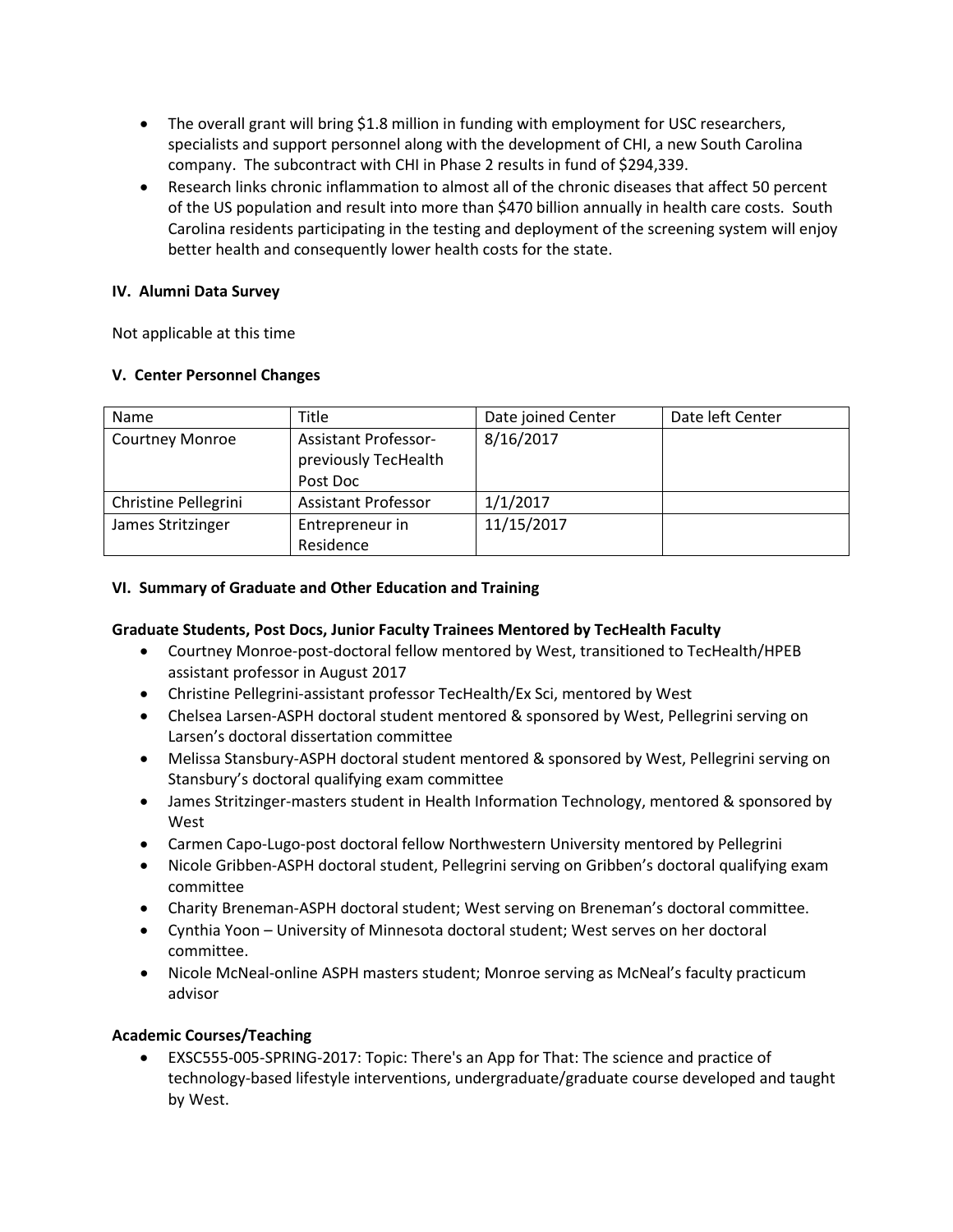• Guest lectures by Monroe

Class: There's an App for That: The Science and Practice Behind Technology-based Lifestyle Interventions, EXSC 555 Title: Promoting Physical Activity with Technology Spring 2017 Class: Social Work and Scientific Inquiry, SOWK 352 Title: Building Scientific Lines of Inquiry in Technology-based Health Promotion Spring 2017 Class: Advanced Evaluation of Health Promotion Programs, HPEB 818 Title: Process Evaluation in Two Health Promotion Programs: Knoxville Moves and NETworks for Weight Loss Spring 2017 • Guest lecture by Dr. Pellegrini

Class: There's an App for That: The Science and Practice Behind Technology-based Lifestyle Interventions, EXSC 555 Title: In-person vs. Online Weight Control Spring 2017

# **Education and Training Impacted Via This Center**

• Dr. Monroe-trained 4 undergraduate and 1 graduate student in conducting research

# **VII. Summary of Economic Development Outcomes**

# *Information Dissemination of TecHealth Research Efforts*

TecHealth's research efforts will be shared through the Center's Tech Tuesday Talks, scientific publications, presentations, conferences and seminars. Additionally, the Center website provides information on TecHealth accomplishments and links to enrollment in ongoing studies should South Carolina residents wish to participate in this research. Over the course of the year, 1497 unique users visited the TecHealth website. Information also may be shared through other venues such as news articles in the popular press, tv interviews and social media.

# *TecHealth Research Efforts and Economic Impact*

# **Extramurally Funded Research Title:** *Internet Assisted Obesity Treatment Enhanced by Financial Incentives (iReach3)* **PI:** *West (Monroe Co-I)*

**Economic Impact**

- Extramural Funding-NIH, RO1-\$1,818,001-USC
- Employment-PI Salary support, multiple weight loss facilitators (N=4), recruitment coordinator, project coordinator.

**Indirect Economic Impact**-Over 200 South Carolinians will improve their health, reducing obesity-related medical expenses and lost productivity. The medical care costs of obesity in 2008 dollars were estimated to be \$147 billion in the US while the annual nationwide costs of obesity-related work absenteeism ranges from \$79 to \$132 per obese individual. The improved health of the South Carolinians in this study and the knowledge gained to design more effective weight-loss programs in the future will result in greater employee productivity and lowered health costs for the state.

# **Title:** *Phase 2:**Developing the Dietary Inflammatory Index for Clinical Application*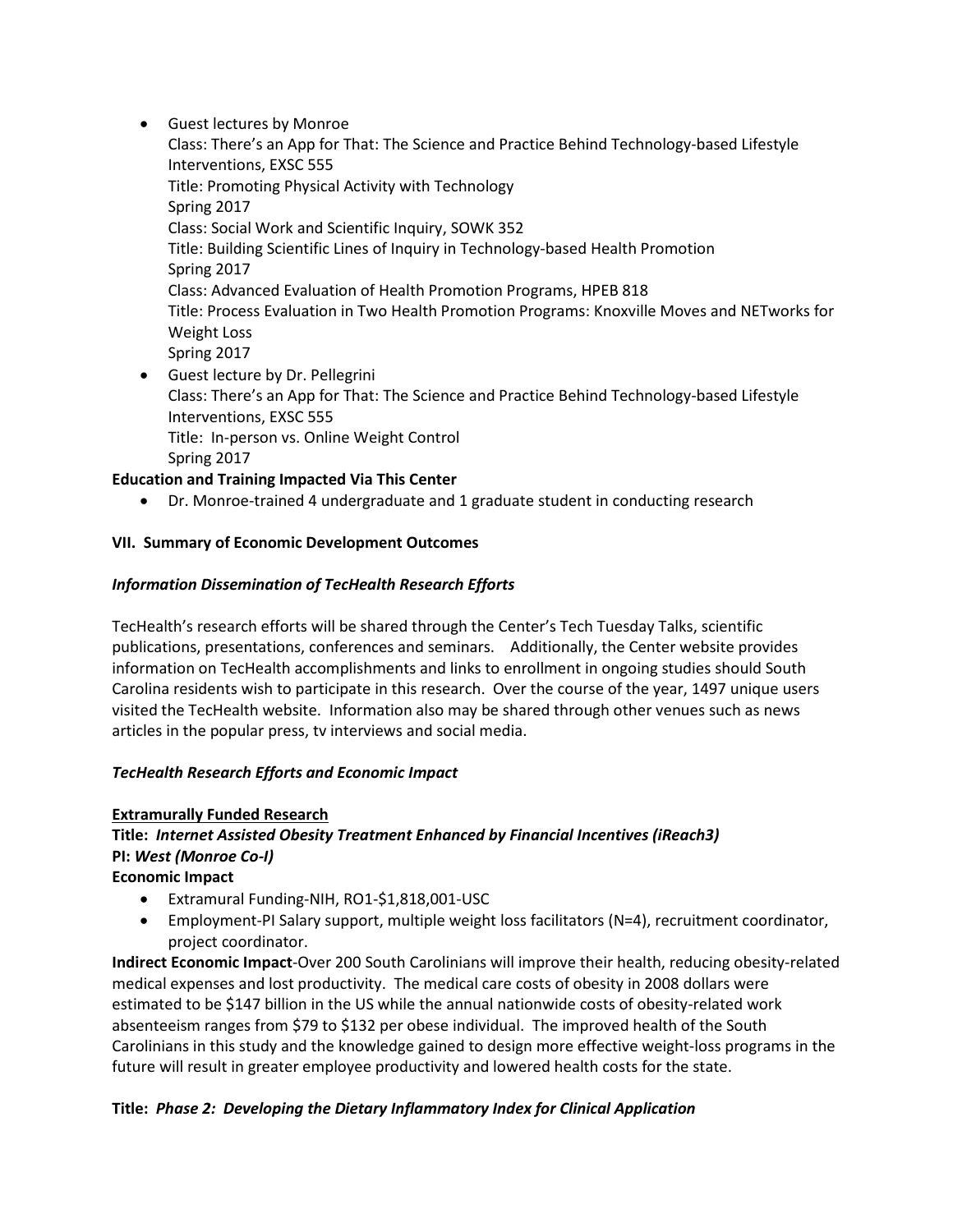# **PI:** *Turner-McGrievy (West Co-I)*

# **Economic Impact:**

- Extramural Funding-subcontract with Connecting Health Innovations-\$294,339
- Employment & Salary Support-USC researchers, specialists and support personnel along with the development of Connecting Health Innovations, a new South Carolina company.
- Indirect Economic Impact-Research links chronic inflammation to almost all of the chronic diseases that affect 50 percent of the US population and result into more than \$470 billion annually in health care costs. South Carolina residents participating in the testing and deployment of the screening system will enjoy better health and consequently lower health costs for the state.

# **Title:** *Study of Physical Activity Rewards and Telephonic Activity* **Economic Impact:**

- Extramural Funding-NIH/NIAMS U34
- Employment-Consultant Dr. Pellegrini, amount TBD
- Indirect Economic Impact-possibility of future funded research with a Fall 2017 NIAMS R21 planned submission (PI-Pellegrini)

# **Title:** *Influence of Wearable Activity Monitors and Social Support on Physical Activity after Knee Replacement*

# **PI:** *Pellegrini*

**Economic Impact:**

• **Indirect Economic Impact**- The current pilot study aims to gain preliminary data on the influence of wearables and social support on physical activity in total knee arthroplasty (TKA) patients following surgery. Recruitment of South Carolina residents is currently ongoing with a target of 20 patients that have had a knee replacement within the last 12 months, of which 10 of these TKA patients will be recruited with a "buddy."

A five year study at Virginia Commonwealth University found that patients who have undergone knee replacement surgery "may be at a higher risk of gaining more weight than their peers who have not had the surgery." Each extra pound of body weight causes an added 3 to 6 pounds of pressure to the knee. This excess weight can cause the artificial knee to deteriorate more quickly and increase the risk of needing a replacement in the other knee. Knee replacement surgeries have almost tripled in people between the ages of 45-64 resulting in increased health care costs and lost worker productivity.

While initially providing an opportunity for better outcomes for a small group of South Carolina residents, future funding derived from this pilot will lead to studies that will benefit a much larger group of our citizens and require the employment of additional study personnel.

# **Intramurally Funded Research**

# **Title:** *NETworks-* **Using Technology to Enhance Social Support for Weight Loss PI:** *Monroe (West, Co-I/Mentor)*

# **Economic Impact:**

- Intramural funding-ASPIRE I, Track II-B grant-\$5,000
- Indirect Economic Impact:
	- o 36 residents of the Columbia area were enrolled in this research study and received weight management and health promotion intervention leading to healthier lifestyles and reduced health care costs.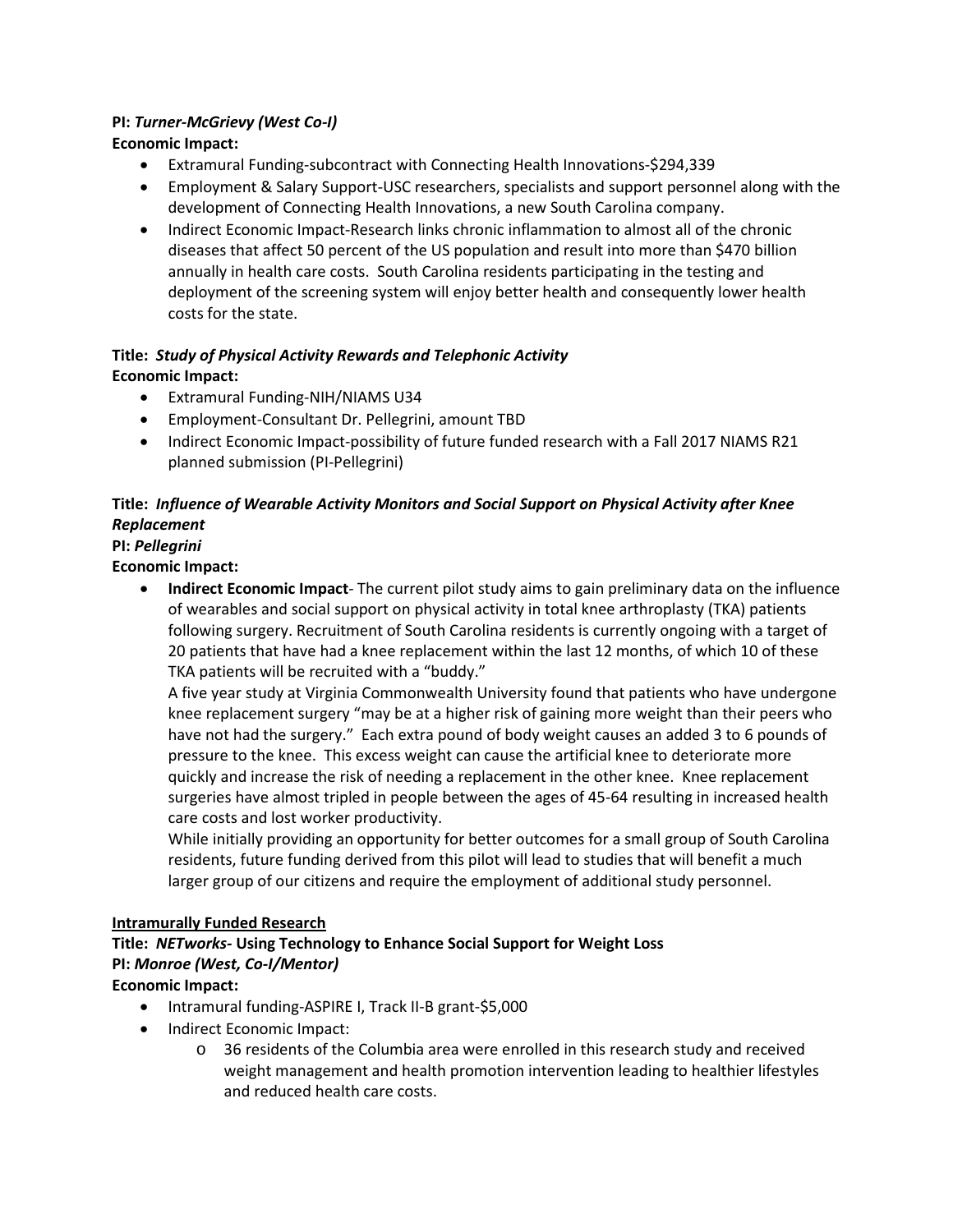$\circ$  Completion of the pilot, data analysis and publication lead to the increased probability of future funded research reaching larger numbers of South Carolinians.

# **Current Information Dissemination:**

- Poster presentations-American College of Sports Medicine Annual Meeting, Denver, CO, May 2017; Society of Behavioral Medicine Annual Meeting, San Diego, CA, April 2017 ; ObesityWeek Annual Meeting, New Orleans, LA, November 2016; University of South Carolina Discover USC Day, Columbia, SC, April 2017
- Guest lectures-Tech Tuesday Talk Series, University of South Carolina, Columbia, SC, October 2016; Cancer Prevention & Control Program Colloquium Series, University of South Carolina, Columbia, SC, December 2016

# **Title:** *Evaluating Columbia Moves: A Social Network approach Using a Team Competition and Technology to Increase Physical Activity*

# **PI:** *Monroe*

# **Economic Impact:**

- Intramural Funding-Aspire I, Track 1-\$15,000
- Indirect Economic Impact:
	- o 112 SC residents will be enrolled in the study. As a result they will experience improved health and lower health costs due to an increase in physical activity and exposure to healthy lifestyle information. Stroke, metabolic syndrome, type 2 diabetes, some cancers, depression, falls and arthritis are all health conditions that regular exercise can help prevent or mitigate. A 2002 study in the scientific journal, *The Lancet*, determined that inactivity costs the United States almost \$28 billion annually in medical expenses and lost productivity.
	- o While initially providing an opportunity for better health and lower health costs for a small group of South Carolina residents, future funding derived from this pilot will lead to studies that will benefit a much larger group of our citizens and employ additional study personnel.

**Title:** *Positioning USC for Global Prominence in Research on Prevention and Management of Chronic Disease--***Monroe study within overall project "***Mobile Health for Innovative Strategies protecting Adults from Risk Factors for Chronic Disease"*

# **Co-I and Project Director:** *Monroe*

**Economic Impact:**

- Total award-\$99,998, Monroe study-\$14,133
- Indirect Economic Impact:
	- o This project will generate knowledge related to screening and follow up of common chronic diseases and to modifiable risk factors for informing interventions that will benefit South Carolina residents in future studies.
	- o The project will strengthen interdisciplinary collaborations within USC and among USC and other leading scientific and implementing institutions in the United States, Latin American, and the Caribbean leading to increased recognition of USC as a leader in public health research and generating future research funding.

# **Submitted for Funding**

**Title:** *Inflammation, Biobehavioral Risk Factors and Racial Disparities in Colon Cancer* **Project Director:** *West (Co-Is Pellegrini and Turner-McGrievy)*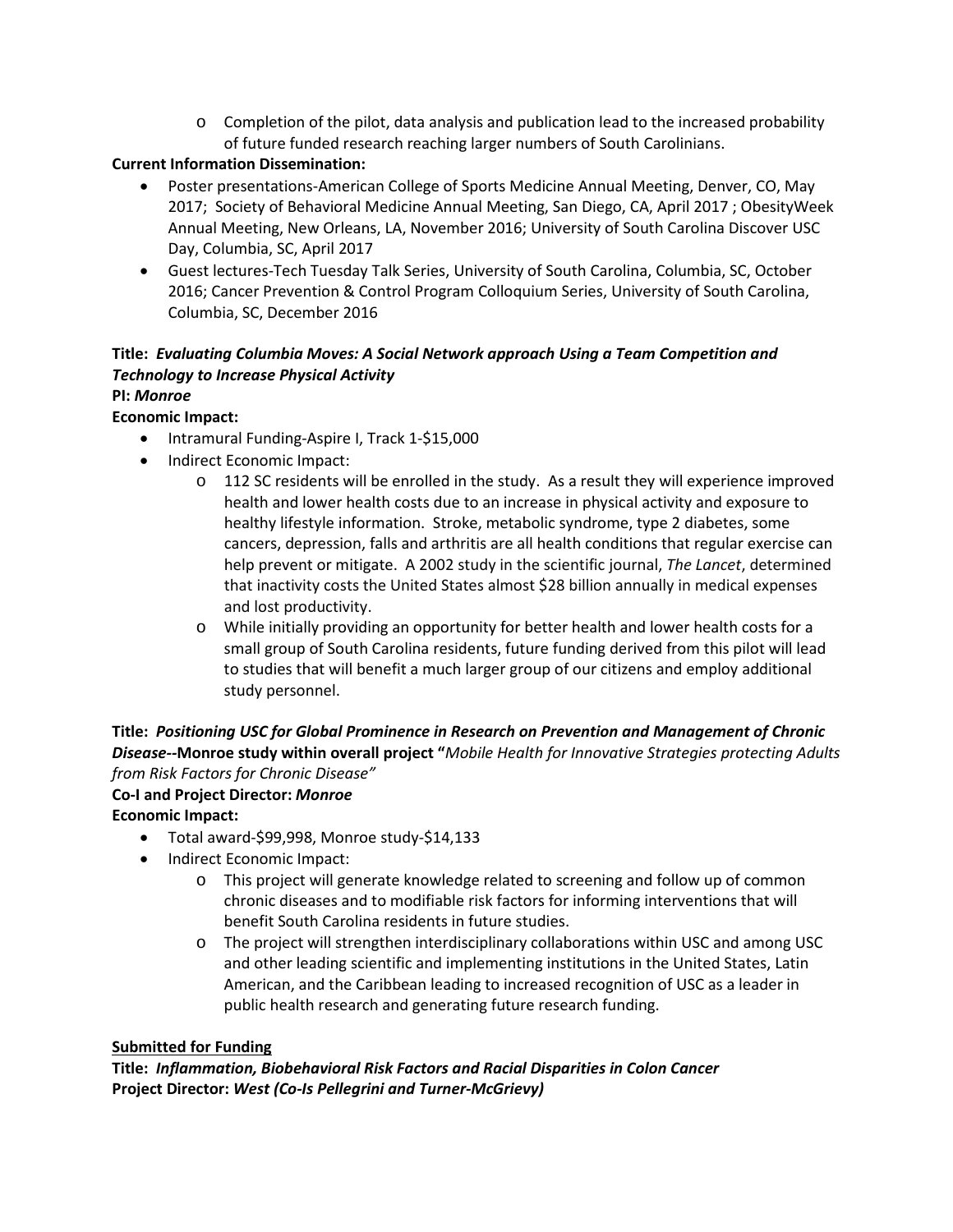## **Economic Impact:**

- Extramural Funding-NIH, PO1 \$16,523,091. Project 4-*Optimizing Behavioral Approaches to Reduce Inflammation among African Americans*. Project 4 Funding-\$2,479,276 over 5 years
- Indirect Economic Impact
	- o 333 South Carolinians will be enrolled in the study. Their health will be positively impacted by interventions targeting dietary habits, physical activity and stress management.
	- o Colorectal cancer is the second most common cancer in men and women in South Carolina. Every year in South Carolina, approximately 2,200 people will be diagnosed with the disease and more than 800 will die from it with a higher risk for African American and rural populations. In the year after diagnosis, the initial annualized mean net cost of care for colorectal cancer is \$51,327 per patient. Information from the study will lead to better diagnosis, prevention and treatment, potentially reducing the health care costs and lost productivity caused by colon cancer.

# **Title:** *Digital Behavioral Weight Loss for Individuals with Mobility Limitations: The Nutrition, Exercise, Weight loss, Disability And You (NEW Day) Program* **PI:** *West (Co-Is Pellegrini, Turner-McGrievy, Fritz)*

# **Economic Impact:**

- Extramural Funding- NIH, R21 \$402,875 over 2 years
- Indirect Economic Impact
	- o 50 South Carolina residents with mobility limitations will receive the health benefit of technology-delivered weight management intervention.
	- o Individuals with mobility limitations are at significantly higher risk for obesity than the general population and are less likely to engage in weight loss efforts, in part because they face difficulties accessing weight loss programs and encounter barriers to participating in physical activity. Few evidence-based obesity treatments address the specific needs and challenges of individuals with mobility limitations, and the programs available for this population lack the key evidence-based strategies proven effective for weight loss in other populations, This study is will adapt a group-based, online behavioral weight control program to the unique needs of individuals with mobility limitations and seek to improve function (including workplace function) in a group which is over-represented in South Carolina relative to other states.

# **Title:** *Reducing User Burden or Fostering Social Engagement for Dietary Self-monitoring in mHealth Weight Loss Interventions*

#### **PI:** *Turner-McGrievy (Co-I Monroe)* **Economic Impact:**

- NIDDK, RO1 \$3,031,624 over 5 years
- Indirect Economic Impact
	- o 240 adults in the Columbia area will engage in a behavioral weight loss program leading to improved health and decreased health related costs.
	- o The development of a low cost, remotely delivered weight-loss intervention that is highly scalable and refined through project results.

# **Title:** *Building Partnerships to Improve Weight Management & Patient-Reported Outcomes in Knee Replacement Patients in the South*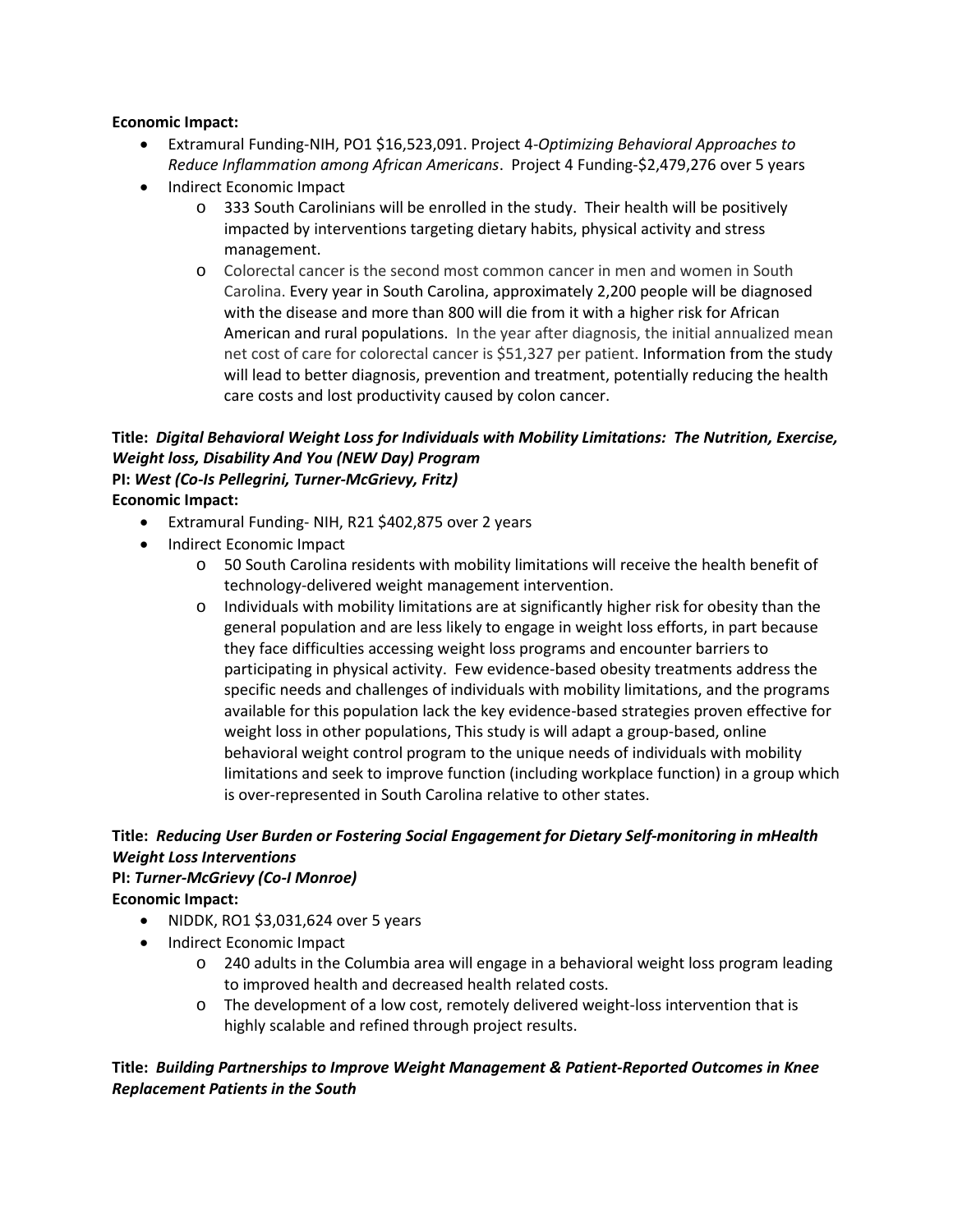## **PI:** *Pellegrini*

### **Economic Impact:**

- PCORI Pipeline to Proposal \$27,500
- Indirect Economic Impact-Collaborative relationships with total knee replacement patients and healthcare professionals located in urban and rural areas of South Carolina will improve the long-term outcomes for patients and establish best practice standards for weight loss in patients who have had knee replacement surgery. The cost for knee replacement in South Carolina currently ranges up to over \$70,000 per surgery with the cost covered by the patient, private insurance, Medicare and Medicaid. Maintaining a healthy weight typically allows the knee replacement to last longer and can help prevent the need for a future replacement in the other knee.

## **VIII. Summary of Testimonial and Ancedotal Data (SMARTSTATE "Nuggets")** N/A

## **IX. Summary of Research Publications**

**West DS**, Coulon SM, **Monroe CM**, Wilson DK. Evidence-based lifestyle interventions for obesity and type 2 diabetes.: The Look AHEAD intensive lifestyle intervention as exemplar. *American Psychologist.*  2016;71(7):614-627.

Coulon S, **Monroe CM**, **West DS**. A systematic, multi-domain review of mobile smartphone apps for evidence-based stress management. *American Journal of Preventive Medicine*. 2016;51(1):95-105.

**Pellegrini, C.A.**, Song, J., Chang, R.W., Semanik, P., Lee, J., Ehrlich-Jones, L., Pinto, D., Dunlop, D. Patients less likely to lose weight following a knee replacement: Results from the Osteoarthritis Initiative. *Journal of Clinical Rheumatology.* (In Press).

**Pellegrini, C.A.**, Conroy, D., Pfammatter, A.F., Phillips, S.M., McFadden, H.G., & Spring, B. Daily and Seasonal Influences on Dietary Self-Monitoring Using a Smartphone Application. *Journal of Nutrition Education and Behavior.* (In Press).

Spring, B., **Pellegrini, C.A.**, Pagoto, S., Duncan, J., A.T., McFadden, H.G., Pictor, A., & Siddique, J. Effects of an Abbreviated, Smartphone-Supported Weight Loss Program for Obesity: The ENGAGED Randomized Clinical Trial. *Obesity*. 2017. Available online. 5/11/2017. DOI: 10.1002/oby.21842

**Pellegrini, C.A.,** Ledford, G., Chang, R.W., Cameron, K.A. Understanding patient barriers and facilitators to healthy eating and physical activity before and after knee arthroplasty. *Disability & Rehabilitation.* 2017. Available online 5/7/2017. http://dx.doi.org/10.1080/09638288.2017.1323026

Phillips, S.M., Conroy, D.E., Kozey Keadle, S., **Pellegrini, C.A.,** Lloyd, G.R., Penedo, F.J., & Spring, B. Breast cancer survivors' preferences for technology-supported exercise interventions. *Supportive Care in Cancer.* Available online 5/8/2017. doi:10.1007/s00520-017-3735-3

Song, J., Gilbert, A., Chang, R,. **Pellegrini, C.A**., Ehrlich-Jones, L, Lee, J., Pinto, D., Semanik, P., Sharma, L., Kwoh, K.C., Jackson, R.D., Dunlop, D. Do Inactive Older Adults who Increase Physical Activity Experience Less Disability: Evidence from the Osteoarthritis Initiative. *Journal of Clinical Rheumatology*. 2017, 23(1): 26-32. DOI: 10.1097/RHU.0000000000000473 PMCID: PMC5180208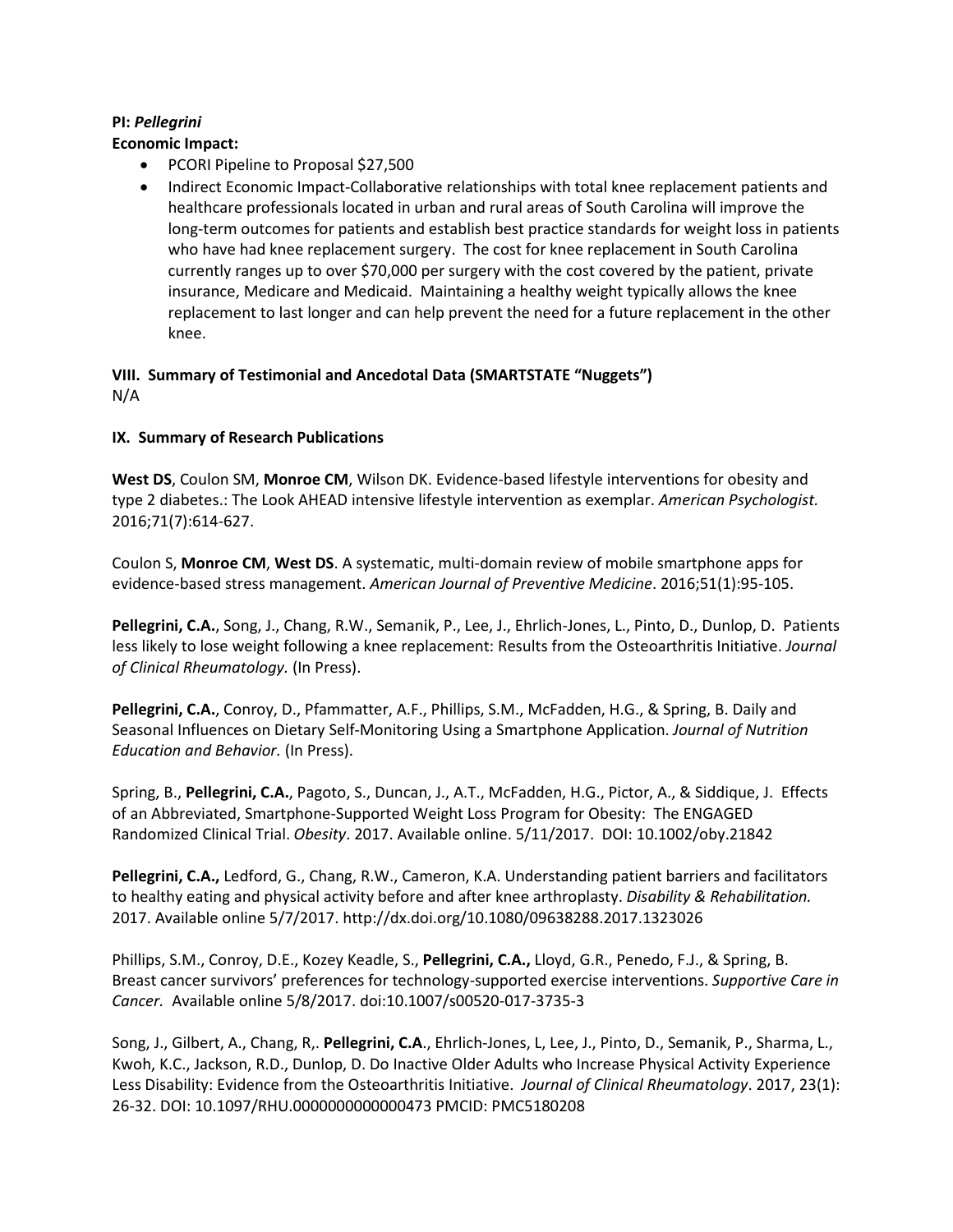Dunlop, D.D., Song, J., Lee, Jungwha, Gilbert, A.L., Semanik, P.A., Ehrlich-Jones, L., **Pellegrini, C.A.¸** Pinto, D., Ainsworth, B., Chang, R.W. Physical activity minimum threshold predicting improved function in adults with lower limb symptoms. *Arthritis Care & Research.* 2017. 69(4): 475-483. DOI: 10.1002/acr.23181 PMC – In Process

Conroy, D., **Pellegrini, C.A.**, Pfammatter, A.F., Phillips, S.M., McFadden, H.G., & Spring, B. Lifestyle intervention effects on the frequency and duration of daily moderate-vigorous physical activity and leisure screen time. *Health Psychology.* 2017. 36(4): 299-308. DOI: 10.1037/hea0000418. PMCID: PMC5357594.

Conroy, D., Dubansky, A., Remillard, J., Murray, R., **Pellegrini, C.A.**, Phillips, S.M., Streeper, N.M. Using behavior change techniques to guide selections of mobile applications to promote fluid consumption. *Urology.* 2017, 99:33-37. http://doi.org/10.1016/j.urology.2016.09.015 PMCID: PMC5357594

Krukowski R.A., DiLillo V., Ingle K., Harvey J., **West D.** Design and methods of a synchronous online motivational interviewing intervention for weight management. *Journal Medical Internet Research.* 2016. 5(2), e69.

**West D.S.**, **Monroe C.M.**, Turner-McGrievy G., Sundstrom B., **Larsen C.**, **Magradey K.**, Wilcox S., Brandt H.M. (2016). HealthE U: A controlled pilot study of the feasibility and efficacy of a technology-mediated behavioral weight gain prevention intervention for college students. *Journal of Medical Internet Research.* 2016. 18(6), e133.

Krukowski R.A., **West D.S.**, DiCarlo M., Shankar K., Cleves, M.A., Tedford E., Andres A. A behavioral intervention to reduce excessive gestational weight gain. *Maternal and Child Health*. 2016. doi:10.1007/s10995-016-2127-5.

**West D.S.**, Harvey J., Krukowski R.A., Prewitt T.E., Priest J., Ashikaga T. Do individual online motivational interviewing chat sessions enhance weight loss in a group online weight control program? *Obesity*. 2016. doi:10.1002/oby.21645.

Krukowski R.A., **West D.S.**, DiCarlo M., Shankar K., Cleves M., Saylors M., Andres A. Are early first trimester weights valid proxies for preconception weight? *BMC Pregnancy and Childbirth*. (In press).

Krukowski R.A., **West D.S.**, DiCarlo M., Cleves M., Saylors M., Andres A. Association of Gestational Weight Gain Expectations and Advice on Actual Weight Gain. *Obstetrics & Gynecology*. (In Press).

Jake-Schoffman D.E., Wilcox S., Kaczynski A.T., Turner-McGrievy G., Friedman D.B., **West D.S.** E-media use and preferences for physical activity and public health information: results of a web-based survey. *Journal of Public Health Management and Practice*. (In Press).

### **Invited Commentaries**

**Monroe CM**. Valuable steps ahead: Promoting Physical Activity with Wearables and Incentives. *The Lancet Diabetes & Endocrinology.* 2016;4(12):960-961.

**Monroe CM**, Turner-McGrievy G. Paving the way for SMART weight loss in college students. *The Lancet*